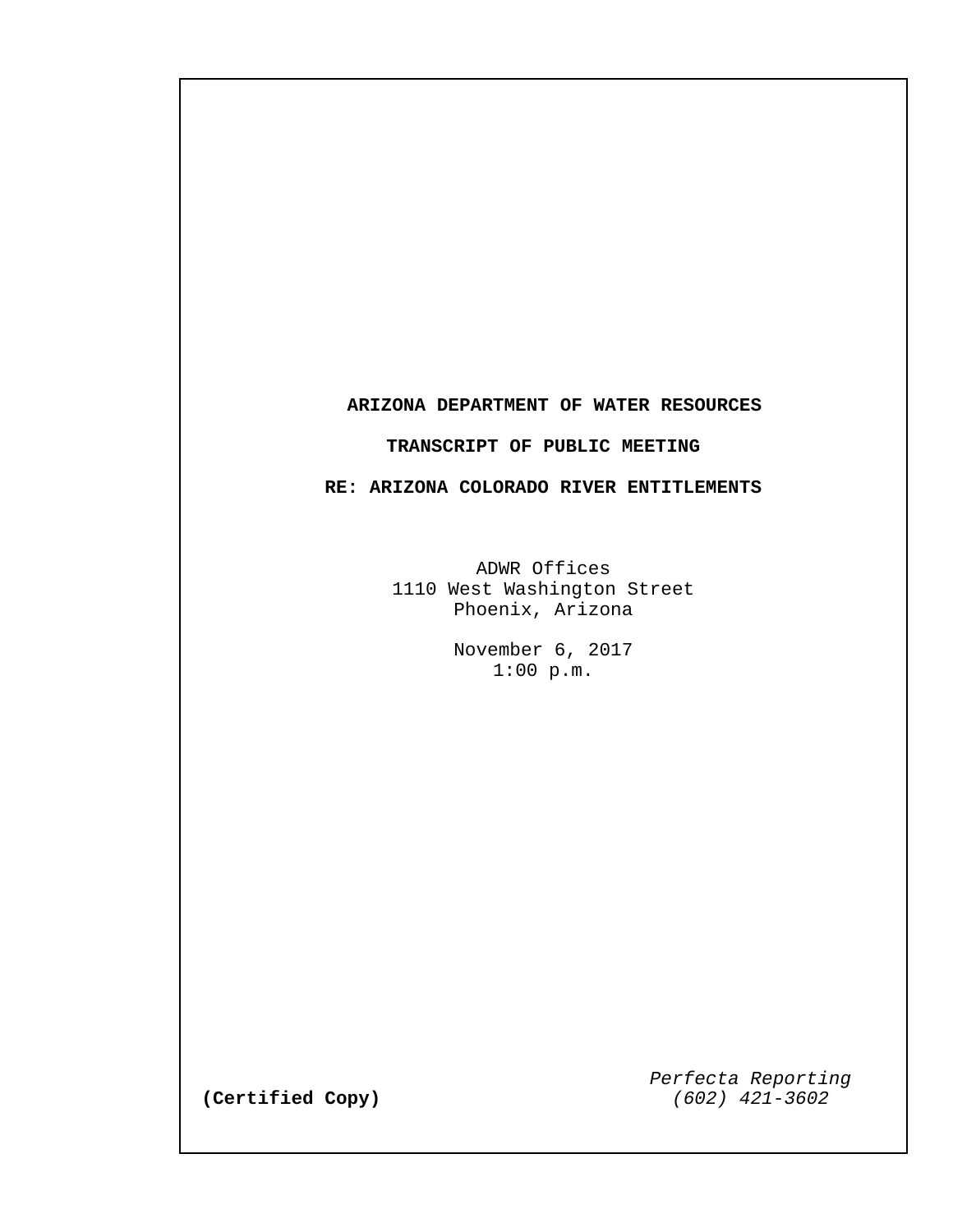Phoenix, Arizona November 6, 2017 1:00 p.m. P R O C E E D I N G S MR. CHANDLER: Good afternoon. For the record, today is Monday, November 6, 2017, and the time is 1:00 p.m. We are at the Arizona Department of Water Resources office in Phoenix, Arizona. My name is Clint Chandler. I am the Assistant Director for Water Planning and Permitting at the Arizona Department of Water Resources, and I will be facilitating today's meeting. With me are Kelly Brown, Deputy Counsel, in the back; Vineetha Kartha, the Colorado River Section Manager at ADWR; and Amy Levy, Water Resources Specialist in the back. Kelly and Vineetha have been involved in the review of the proposed lease and transfer of the Town of Quartzsite's Fourth Priority Colorado River Entitlement to the Central Arizona Water Conservation District. Amy will be acting as the Docket Supervisor for today in place of Sharon Scantlebury. Also with us today from the Department is Thomas Buschatzke, Director of the Department of Water Resources. The Director is here to observe and will not make any comments or respond to inquiries. We have a court reporter here today to record the 1 2 3 4 5 6 7 8 9 10 11 12 13 14 15 16 17 18 19  $20^{\circ}$ 21 22 23 24 25

2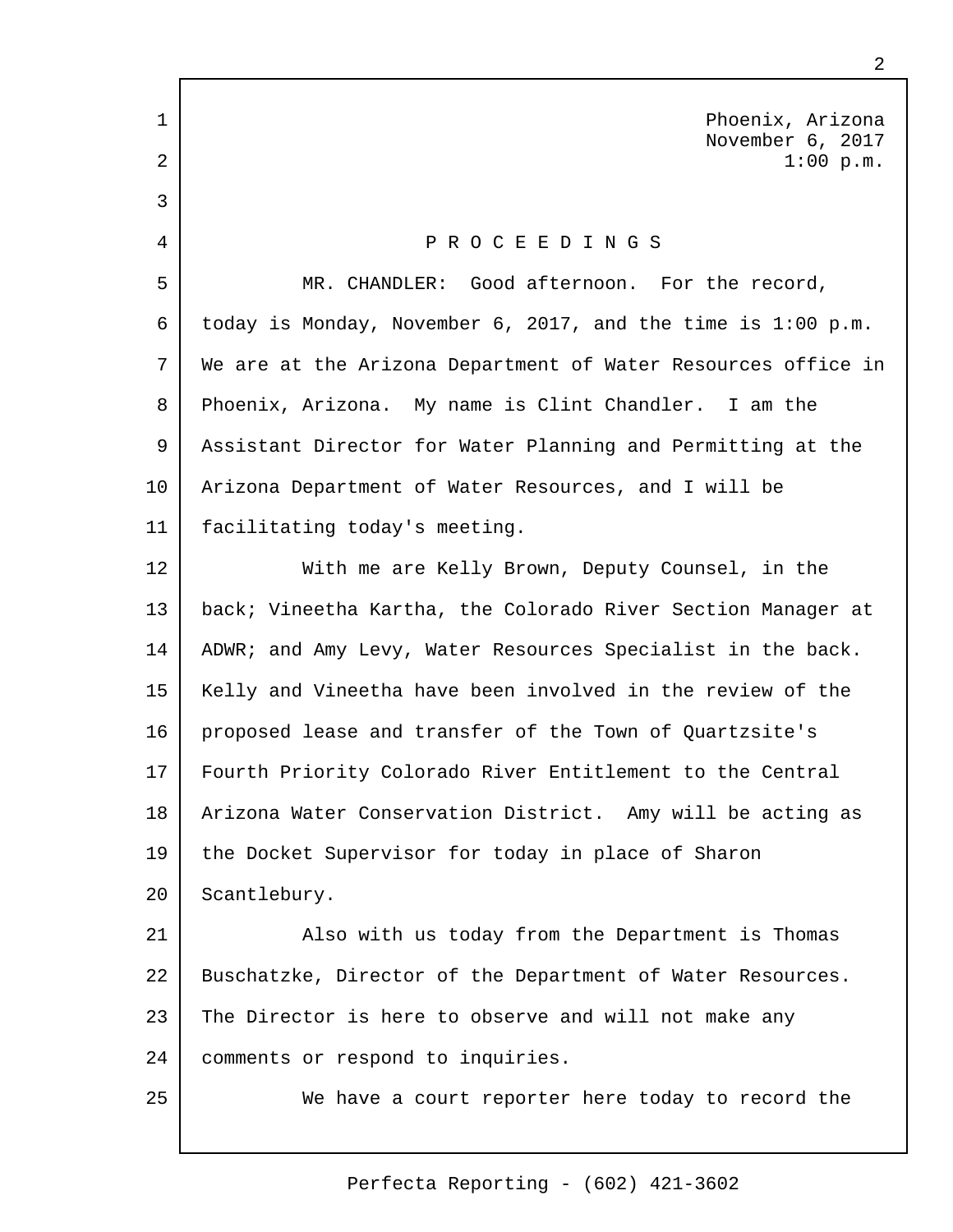comments. As such, it is important for speakers to please speak up and speak slowly so that the court reporter can accurately record your comments. If anyone has difficulty hearing me or a speaker, please let me know. 1 2 3 4

If you haven't already done so, please sign the sign-in sheet on the table near the entrance. There are also speaker cards available on the table. If you desire to speak today, please fill out a speaker card, if you haven't done so already, and submit your card to Amy Levy. 5 6 7 8 9

The purpose of today's meeting is to provide members of the Public with the opportunity to make oral or written comments on the pending application. That application, once again, is for the proposed lease and transfer for the Town of Quartzsite's Priority Fourth Colorado River Entitlement to the CAWCD. The application is available on the Department's website at [www.azwater.gov.](http://www.azwater.gov.)  10 11 12 13 14 15 16

Please be aware that the Department will not respond to questions or comments at today's hearing. If anyone has questions or comments on issues or programs that are outside the scope of today's meeting, you can contact me or one of our staff members after the meeting. 17 18 19 20 21

Today's hearing will be conducted in a formal manner. As I mentioned previously, a court reporter is recording all statements. A copy of the transcript will be available for review at the Department's office and will also 22 23 24 25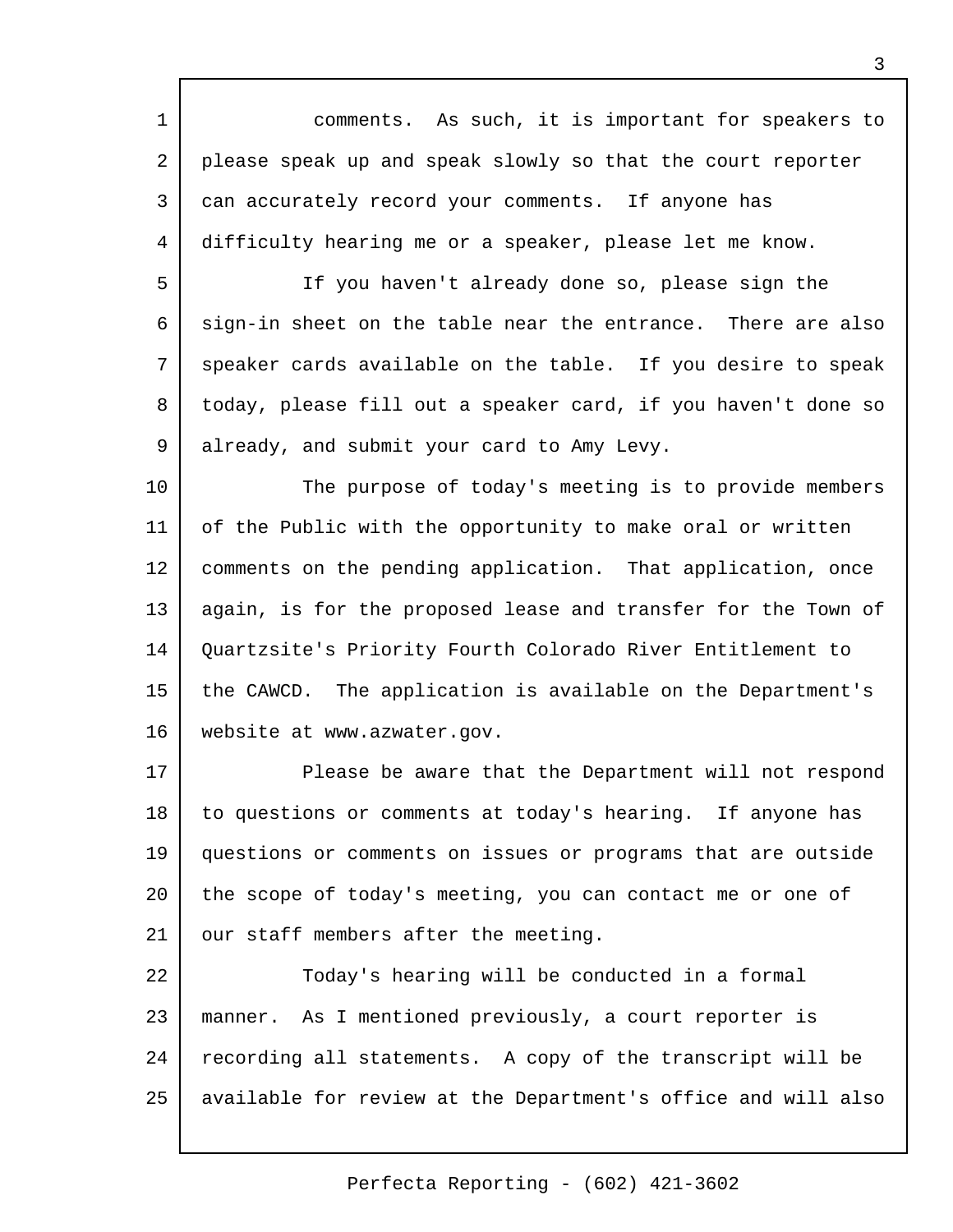| $\mathbf{1}$   | be posted on the Department's website when it's available.    |
|----------------|---------------------------------------------------------------|
| $\overline{a}$ | At the conclusion of the meeting, I will be                   |
| 3              | accepting any written comments or documentary evidence that   |
| 4              | anyone may wish to submit to the Department regarding the     |
| 5              | pending application. The Department will also accept written  |
| 6              | comments until 5:00 p.m., November 20, 2017. Written          |
| 7              | comments submitted up to 5:00 p.m., once again, on the 20th,  |
| 8              | November 20th, should be submitted to the Department's Docket |
| 9              | Supervisor, Sharon Scantlebury, by e-mail to                  |
| 10             | S-S-C-A-N-T-L-E-B-U-R-Y, so it's SScantlebury@azwater.gov, or |
| 11             | fax at (602) 771-8686.                                        |
| 12             | A copy of the public notice with Sharon's contact             |
| 13             | information is posted on the Department's website. Sharon's   |
| 14             | business cards with her contact information are available at  |
| 15             | the sign-in desk if you were to like one.                     |
| 16             | Within 60 days from November 20, 2017, the Director           |
| 17             | of ADWR will issue a recommendation regarding the proposed    |
| 18             | transfer and lease to the United States Secretary of the      |
| 19             | Interior unless time were needed to resolve claims and        |
| 20             | negative impacts to third parties.                            |
| 21             | Some entities or individuals may claim they will be           |
| 22             | negatively impacted if the proposed lease and transfer were   |
| 23             | approved. If potential negative impacts were claimed, the     |
| 24             | Department will notify the Town of Quartzsite and the Central |
| 25             | Arizona Water Conservation District about the claimed         |
|                |                                                               |

- г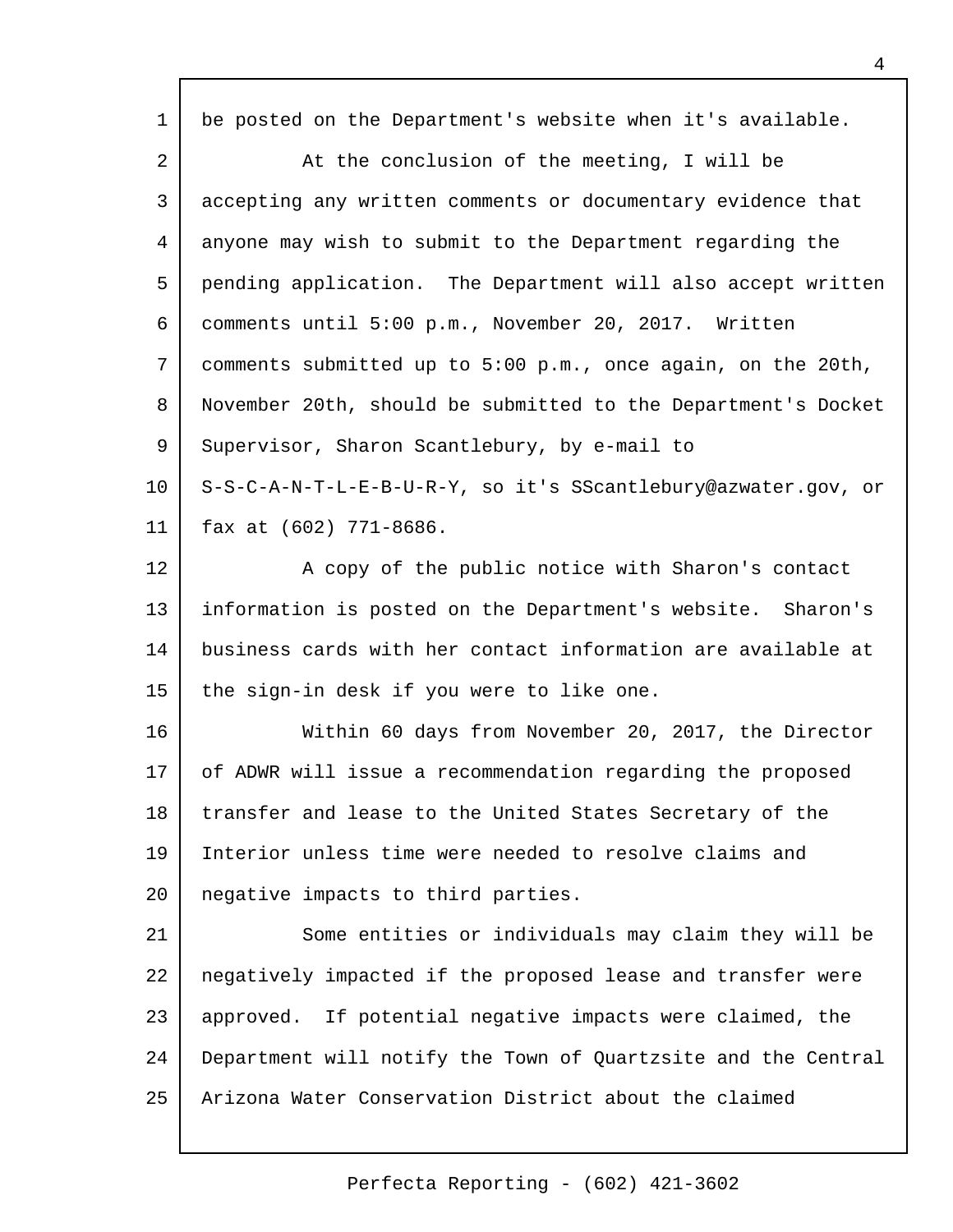impacts. Upon notification of the claims, the Department will provide up to 90 days for all parties to attempt to resolve or mitigate the claimed impacts and to provide information to the Secretary. If agreed by all parties, an extension may be granted if more time is needed to resolve outstanding issues. 1 2 3 4 5 6

As a result of negotiations, if the proposed agreement changes the distribution of water, the Department will review the revised transfer action and make a recommendation to the Secretary. If the parties cannot agree to resolve or mitigate the claimed impacts, the Department will make its recommendation independently from the parties at the end of the negotiation period. 7 8 9 10 11 12 13

I will now turn to Vineetha Kartha, who will describe the proposed transfer and lease in greater detail. 14 15

MS. KARTHA: Thank you, Clint. Good afternoon, everyone. My name is Vineetha Kartha. I am with the Colorado Section of the Department of Water Resources. My presentation today is roughly divided into three sections. I will start with a broad overview of the Department's authorities followed by Substantive Policy Statement, the policy that guides the transfers of mainstream Colorado River entitlements, and I will finish with key points from the proposed lease and transfer of Quartzsite's Fourth Priority Entitlement of Colorado River Water to the Central Arizona 16 17 18 19  $20^{\circ}$ 21 22 23 24 25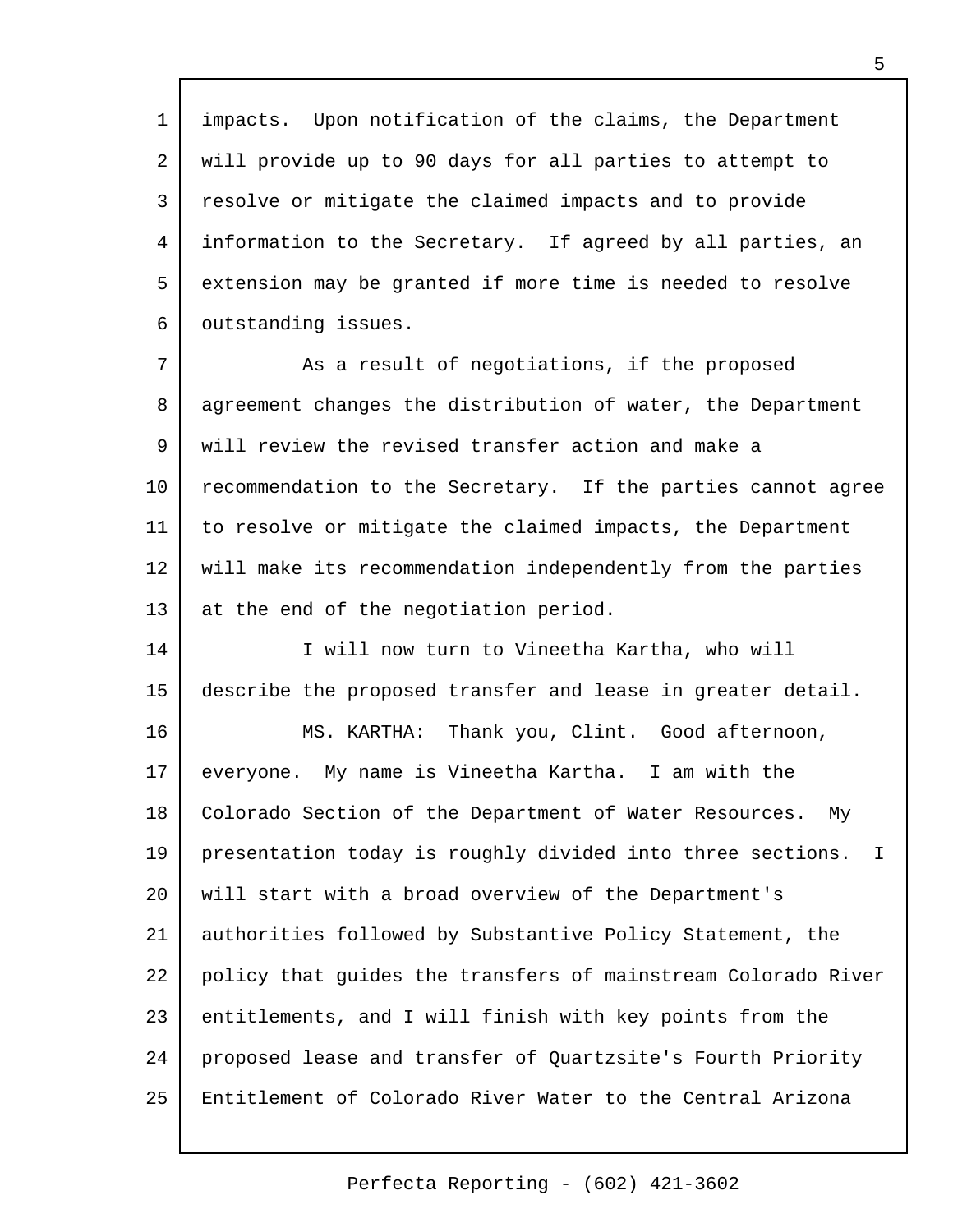Water Conservation District. 1

I do tend to speak a little bit fast, so if I'm going really fast, please raise your hand, and I will definitely slow down. Thank you. 2 3 4

As I mentioned, I will start with a broad overview of the Department's authorities. The first one, State Statute 45-105, the Department is not only responsible for managing, but also for formulating plans for the conservation used and development of surface and groundwater throughout the State. 5 6 7 8 9 10

Pursuant to ARS, or Arizona Revised Statute, 45-107, the Department is to serve as the State's representative in matters relating to the State's interest in Colorado River Water. Specifically, the Director is authorized to serve as the State's representative to consult, advise, and cooperate with the Secretary of Interior of the United States. In that regard, the Department of Water Resources is the entity charged with promoting, protecting, and conserving Arizona's 2.8 million acre feet of Colorado River Water Entitlement. 11 12 13 14 15 16 17 18 19

From now on, I will start with key points of the Substantive Policy Statement. Consistent with the responsibilities that I mentioned about before under Arizona Revised Statute 45-107, entities that contemplate the transfer of the Colorado River Water Entitlement are required to confer and obtain the advice of the Director.  $20^{\circ}$ 21 22 23 24 25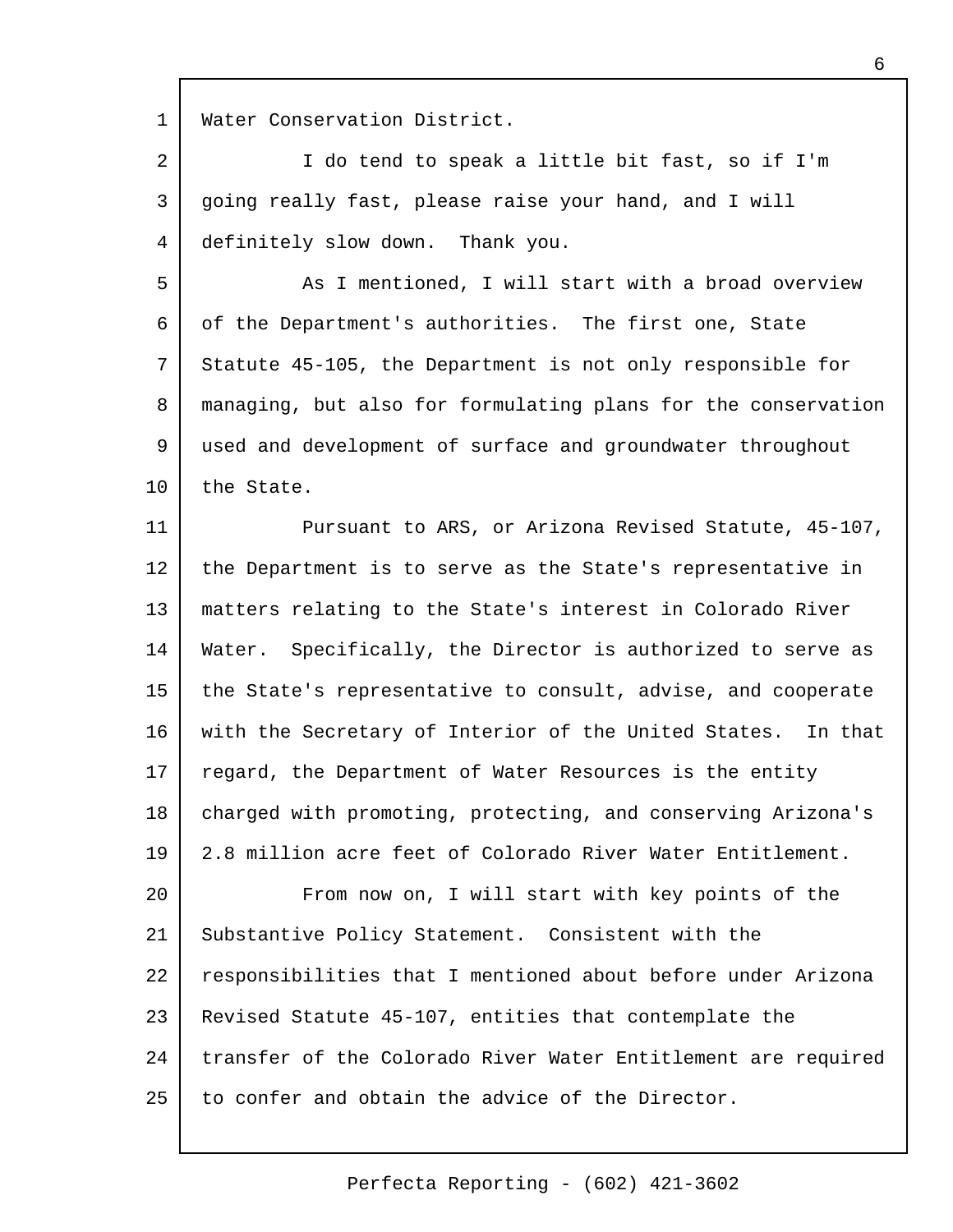Due to the importance of the distribution of Colorado River Water to the welfare and economy of the State and also because mainstream water is the only source of water available for most of the urban, industrial, and agricultural users along the main stem Substantive Policy Statement CR8 was developed to ensure consistent and adequate evaluation of transfers of Colorado River Entitlement. 1 2 3 4 5 6 7

The Substantive Policy Statement lays out policies and procedures for transfering an entitlement of Colorado River water including leases. The Statement also describes the criteria and analysis the Department utilizes to validate proposed transfers including conveyances, leases, or assignments for mainstream Colorado River water supplies. 8 9 10 11 12 13

After all the necessary documents have been submitted, the public notice process begins. The public notice process involves advertisement in a newspaper of general circulation within the State for two consecutive weeks. Notices are also sent out to county planning and zoning department of the county of origin from where the water is being transferred out of. We also ask that the transferring entity or the contractor that is transferring the entitlement provide notices to all the water users within their contract service area. 14 15 16 17 18 19  $20^{\circ}$ 21 22 23

We also maintain a list of interested parties within our department and notices are sent to all of the entities 24 25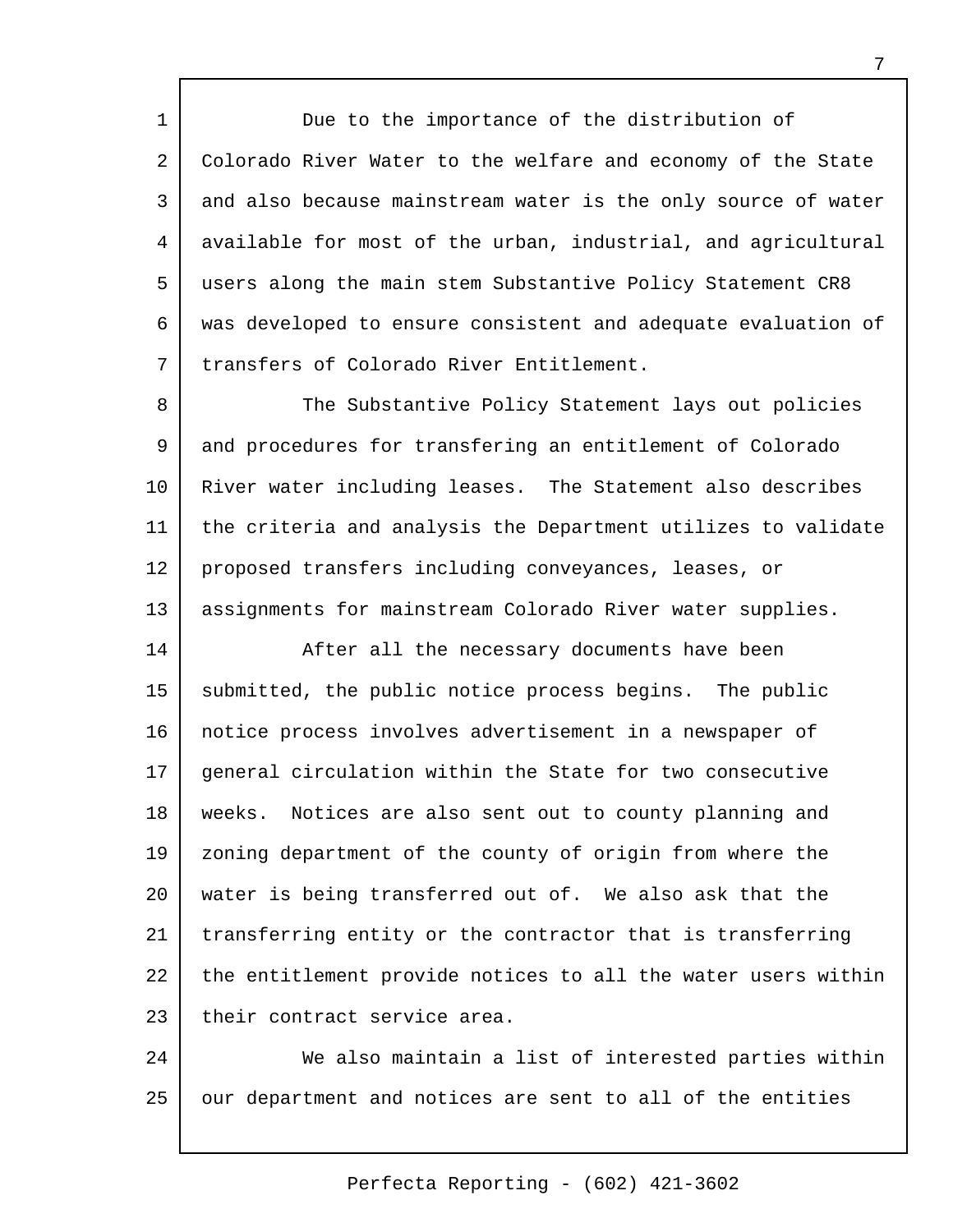that are on that list, as well. Pursuant to the Substantive Policy Statement, the Director will consider several factors, potential negative impacts to other entitlement holders, water quality impacts to water supplies of other Colorado River Entitlement holders, as well as water quality impacts related to return flows and other pertinent impacts that could occur as a result of the proposed transfer. Primarily, the Director will be looking at both quality and quantity of the impacts. 1 2 3 4 5 6 7 8 9

Public comment is also considered under the Department's review. The Director will issue a recommendation within 60 days from the end of the comment period unless additional time is needed to resolve claims of negative impacts to third parties. In this case, the newspaper advertisements were run October 12 and October 19. The 30-day comment period is supposed to end on November 18. However, because it's a Saturday, we are providing an extension up to Monday, November 20, 5:00 p.m. 10 11 12 13 14 15 16 17 18

If after the comment period or if during the comment period negative impacts are claimed, the Department will provide up to 90 days for all parties to resolve or mitigate the claimed impacts. An extension may be requested by the parties. If no resolution was found, the Department will make its recommendation independently from the parties at the end of the negotiation period. 19 20 21 22 23 24 25

Perfecta Reporting - (602) 421-3602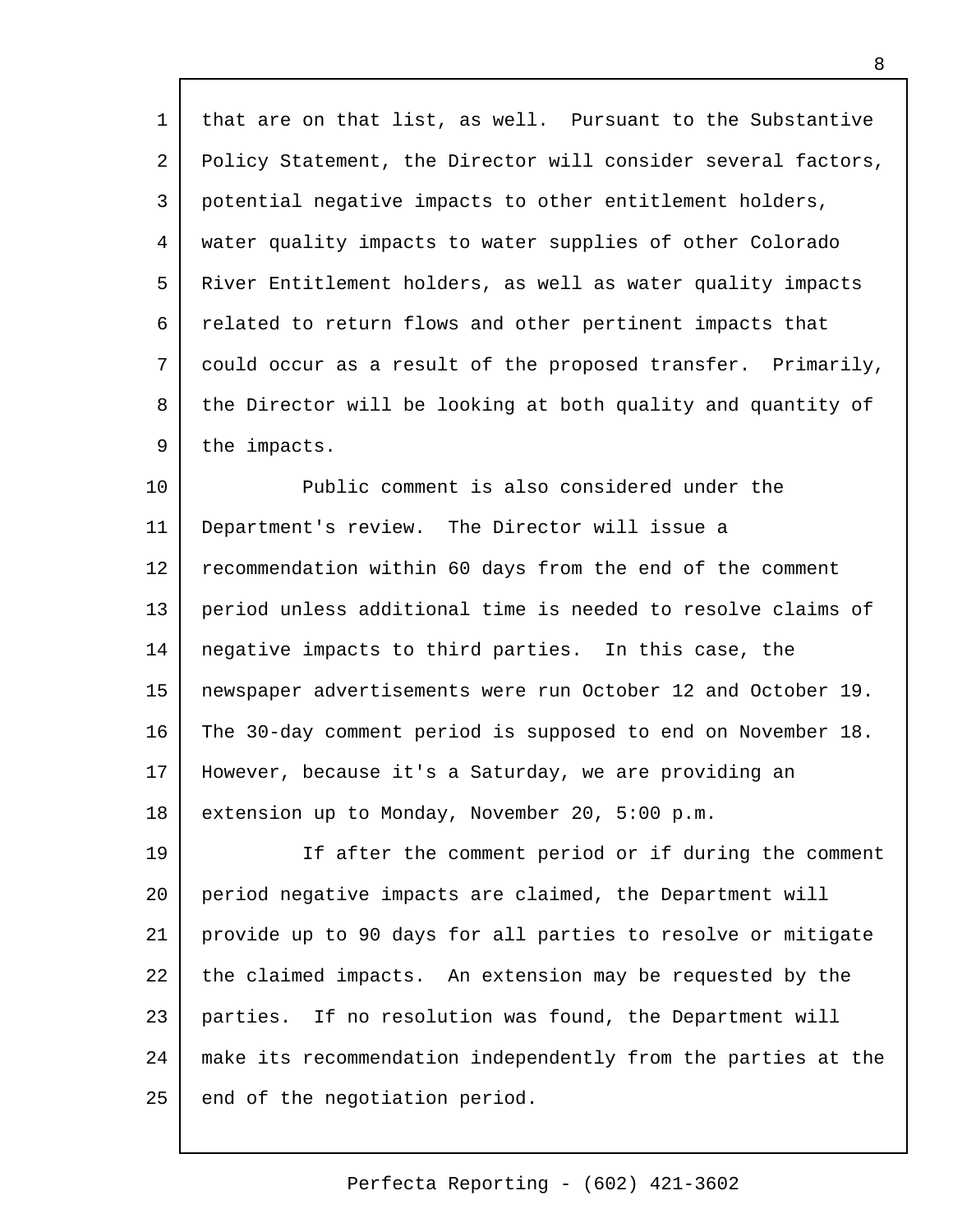At this time, I will go over a snapshot of the transferring and receiving entities. The Town of Quartzsite is the transferring entity and currently holds a Section 5 contract for Arizona's Fourth Priority Colorado River Entitlement with the Bureau of Reclamation for 1,070 acre feet of water per year. 1 2 3 4 5 6

This contract is subject to termination if no water is put to beneficial use within the Quartzsite's contract service area before January 28, 2029. At this time, historical use of Colorado River Water within Quartzsite is 0 acre feet, that is, they have never put the water to beneficial use within the contract service area. 7 8 9 10 11 12

The current annual water demand for City of Quartzsite or Town of Quartzsite is 600 acre feet, and it is projected to grow to 660 acre feet by the Year 2030. At this time, Quartzsite uses groundwater for their water source, and it is taken out of the Quail Trail Production Facility and the Kofa Avenue Production Facility. 13 14 15 16 17 18

The receiving entity is Central Arizona Water Conservation District, and the request for the proposed lease and transfer is to partially fulfill CAWCD's Groundwater Replenishment authority and responsibilities otherwise known as the Central Arizona Groundwater Replenishment District or CAGRD. CAGRD's current annualized long-term supply is 38,166 acre feet. It's current annual replenishment 19 20 21 22 23 24 25

9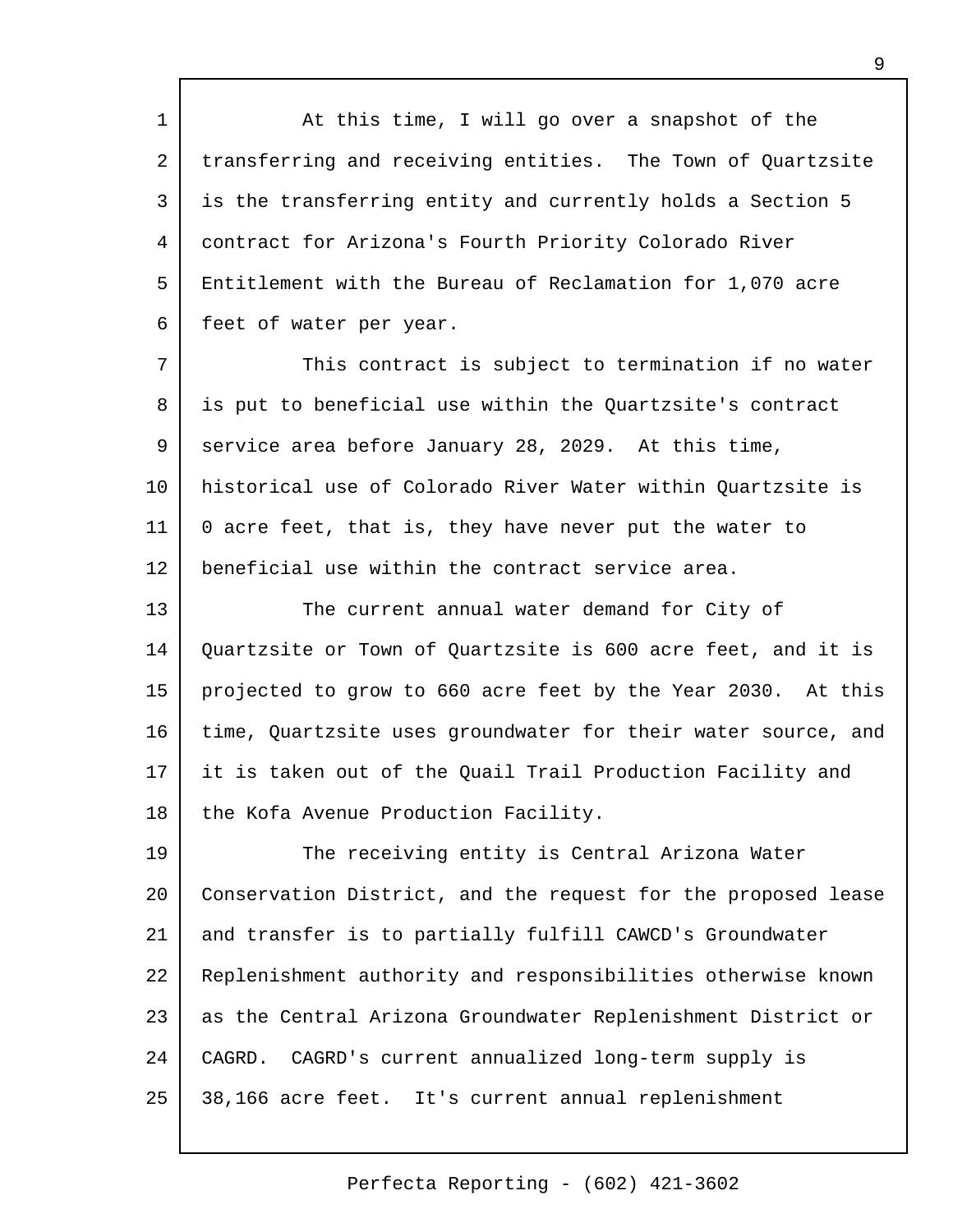| $\mathbf 1$    | obligation is 30,000 acre feet. This replenishment            |
|----------------|---------------------------------------------------------------|
| $\overline{a}$ | obligation is projected to grow to 86,900 by the Year 2034.   |
| 3              | CAGRD's current and foreseeable future water sources          |
| 4              | include C.A.P. subcontract entitlements amounting to          |
| 5              | 8,311 acre feet, 18,850 acre feet of NIA, Non-Indian          |
| 6              | Agricultural priority water; 2,500 acre feet of water through |
| 7              | the lease of White Mountain Apache Non-Indian Agriculture     |
| 8              | priority water; 6,770 acre feet of long-term storage credits; |
| $\mathsf 9$    | and 2,400 acre feet of effluent.                              |
| 10             | This slide provides some key terms of the lease.              |
| 11             | The lease term will commence on January 1 of the year         |
| 12             | following the final effective date of the lease. The term of  |
| 13             | the lease is initially 25 years and is proposed to renew      |
| 14             | automatically for one additional 25-year term unless either   |
| 15             | Quartzsite or CAWCD elect not to renew the lease for an       |
| 16             | additional term.                                              |
| 17             | This lease also includes right of first refusal.              |
| 18             | That is, before entering into any agreement for the sale,     |
| 19             | lease, transfer, or conveyance of its Colorado River Water    |
| 20             | Entitlement, in whole or in part, with a third party,         |
| 21             | Quartzsite must offer the same portion of its entitlement to  |
| 22             | CAWCD on the same terms and conditions.                       |
| 23             | This is the final slide of my presentation. I would           |
| 24             | like to remind everyone that all of this material that I      |
| 25             | presented, including the application for the transfer, the    |
|                |                                                               |

 $\Gamma$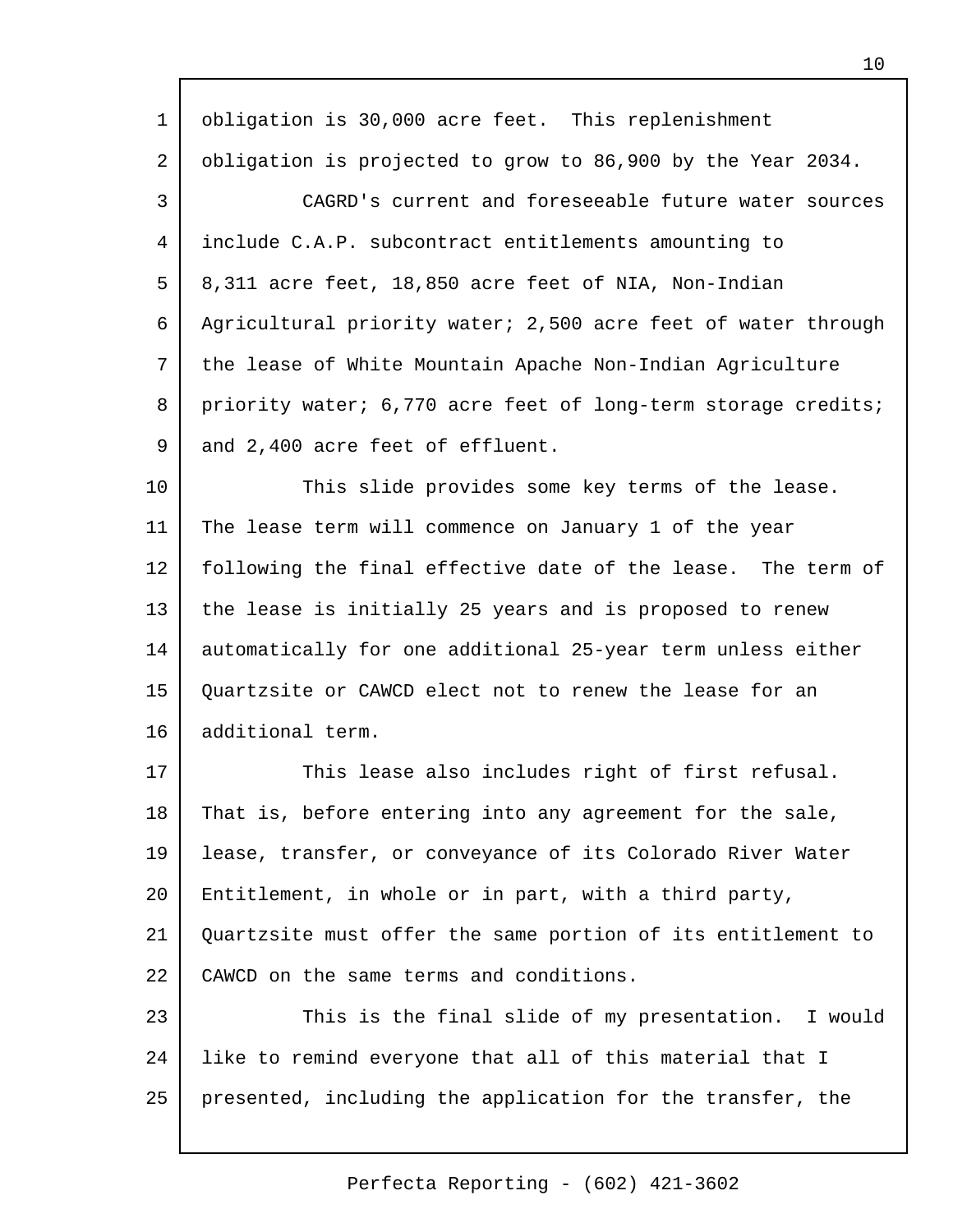| $\mathbf 1$ | Substantive Policy Statement, and the newspaper notification  |
|-------------|---------------------------------------------------------------|
| 2           | is on our website at azwater.gov. I have also provided the    |
| 3           | date when the comment period ends, by which you are required  |
| 4           | to submit comments. It has been extended, as I mentioned, to  |
| 5           | November 20, Monday, 5:00 p.m.                                |
| 6           | Thank you. That is the end of my presentation,                |
| 7           | Clint.                                                        |
| 8           | MR. CHANDLER: Do we have speaker cards, Amy?<br>It            |
| 9           | appears we do. As I mentioned earlier, the purpose of         |
| 10          | today's meeting is to provide members of the public with the  |
| 11          | opportunity to make oral or written comments on the pending   |
| 12          | application for the proposed lease and transfer of the Town   |
| 13          | of Quartzsite's Fourth Priority Colorado River Water to the   |
| 14          | Central Arizona Water Conservation District.                  |
| 15          | We, therefore, want to ensure that every person who           |
| 16          | wishes to speak today has an opportunity to be heard. So I    |
| 17          | will ask that only one person speak at a time. All speakers   |
| 18          | should use the microphone and give their name and             |
| 19          | affiliation.                                                  |
| 20          | All comments should be addressed to the Arizona               |
| 21          | Department of Water Resources, should be relevant to the      |
| 22          | application, and should be respectful of the process.<br>Each |
| 23          | speaker will be allowed no more than three minutes so         |
| 24          | everyone has the opportunity to speak. Time allotted for      |
| 25          | public comments can be used most efficiently by selecting a   |
|             |                                                               |

- г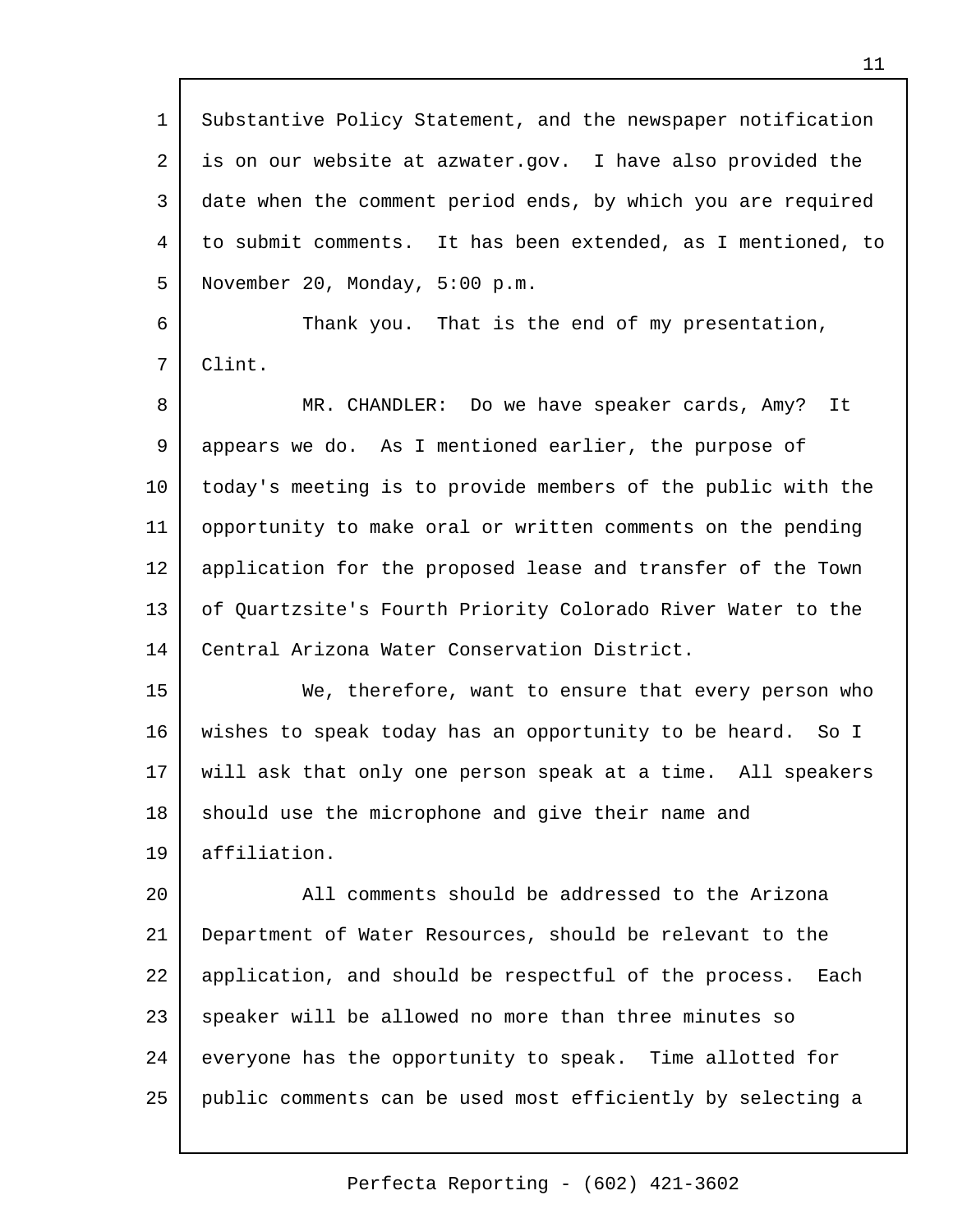single representative to speak on behalf of a group or organization. Please be respectful and allow the speaker to proceed without interruptions. This will allow us all to hear and listen to each other's comments and for the court reporter to accurately capture today's dialogue. I will now begin calling the names of the individuals who submitted speaker cards. If you wish to speak and have not yet filled out a speaker card, please complete one of the cards at the table near the entrance and provide your card to Amy. When I call your name, please come up to the podium, state your name, identify any person or entity that you represent, and then give your comments. The first name is Mike Roth. MIKE ROTH: My name is Mike Roth. I have no 1 2 3 4 5 6 7 8 9 10 11 12 13 14 15 16

professional affiliations. I am a resident of Quartzsite of which many of us oppose this water transfer. We oppose it so much we thought we had a chance through a referendum, and we needed to get 84 votes, and in the middle of the summer we got 200. What we opposed was the secrecy and the way it was done with our Town Manager right here in the red, Jim Ferguson, who lives in Phoenix and is not from Quartzsite. This was after three meetings of executive session discussion, and they allowed approximately 30 minutes of 17 18 19  $20^{\circ}$ 21 22 23 24 25

Perfecta Reporting - (602) 421-3602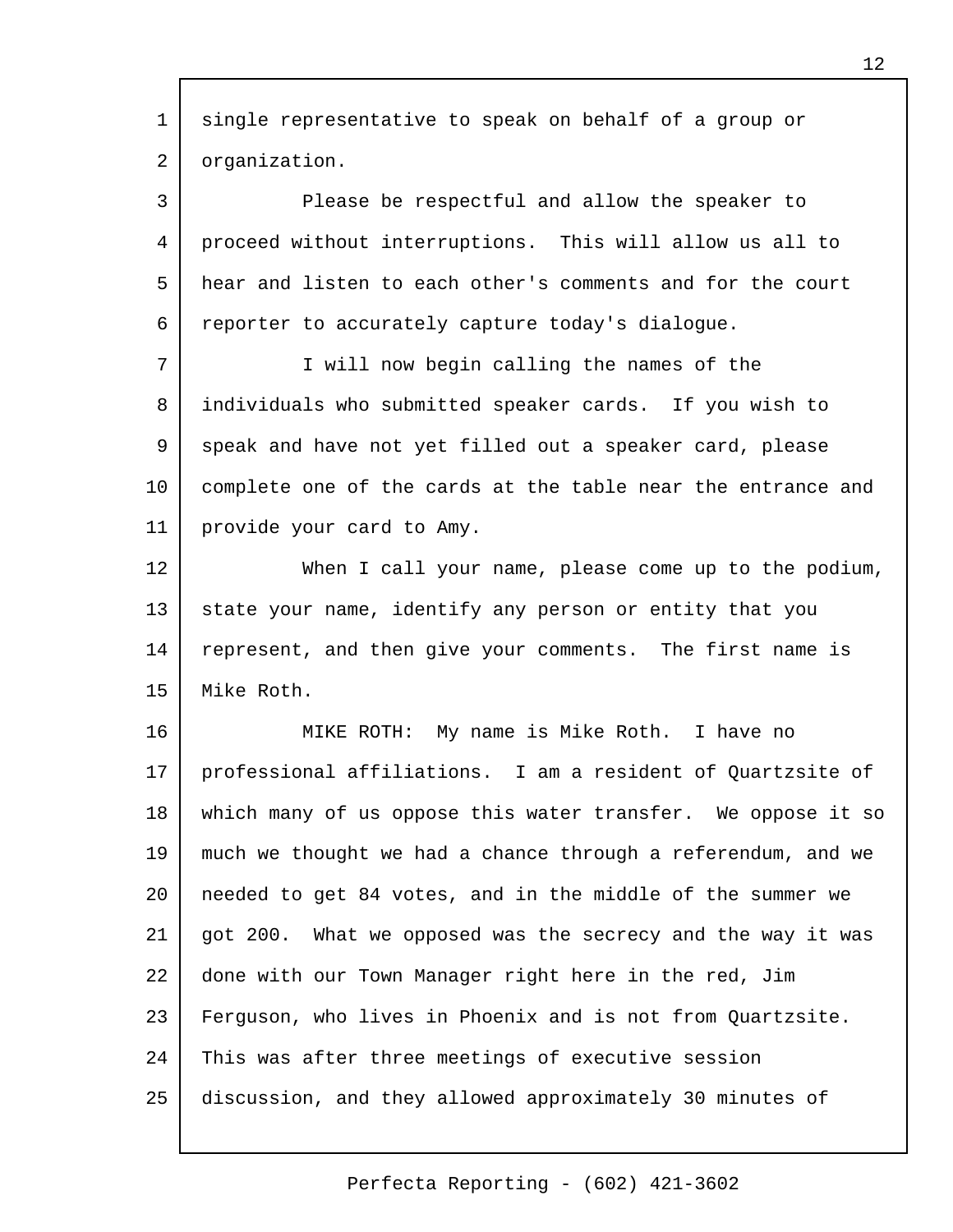public comment, which was a wham, bam, thank you, ma'am. We are doing it anyway. 1 2

It has really upset a lot of people, because there was a lot of fear tactics we could lose this opportunity, and like you said, the ultimate deadline is 2029, correct? There was no public meetings, discussions, nothing, and we fought it, and they say you got no legal reason to do this, because it was a lease. 3 4 5 6 7 8

Then it all came out that it was originally proposed as an outright sale, but we opposed that and a way to get around it is to do the lease. We don't think it's fair and democratic at all, if we still believe in that in this country. So I represent the 200 people who signed the referendum in Quartzsite that opposes this and the way it was done, the secrecy, no public input, and no way for recourse other than here I am. Thank you. 9 10 11 12 13 14 15 16

MR. CHANDLER: Thank you, Mr. Roth. Our next speaker is Perri Benemelis. 17 18

PERRI BENEMELIS: My name is Perri Benemelis. I'm the Manager of the Water Supply Program for the Central Arizona Groundwater Replenishment District. The proposed lease and transfer of Quartzsite's Colorado River Entitlement is a win-win situation for the Town and for the Central Arizona Groundwater Replenishment District stakeholders. While the Town is not presently in a position to utilize its 19 20 21 22 23 24 25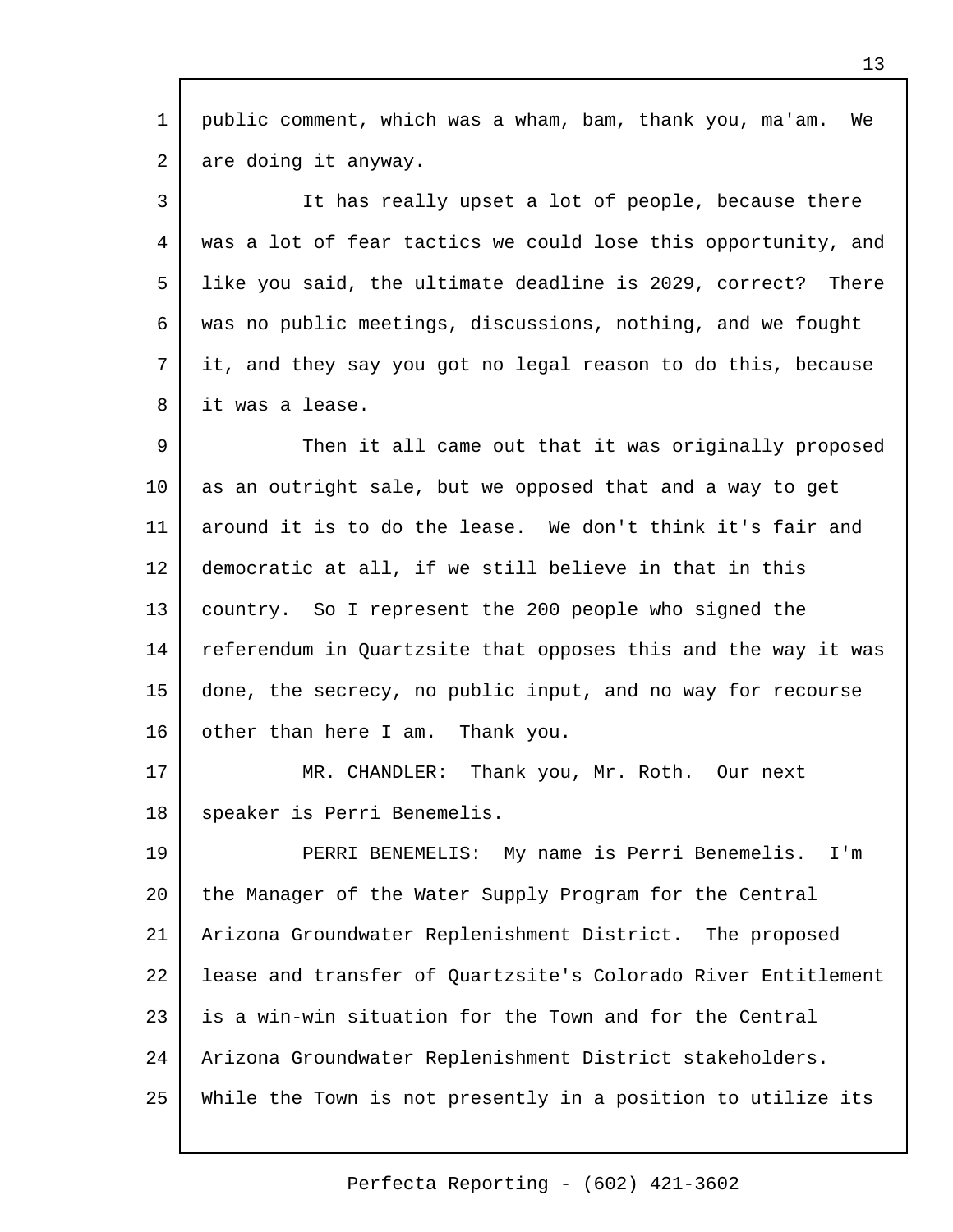Colorado River Entitlement, the Town does currently need funding to improve the reliability and capacity of its groundwater supply system to serve its nearly 4,000 full-time residents. 1 2 3 4

The lease and transfer will allow the Town to put its entitlement to beneficial use through lease to CAWCD, provide the Town with the funds to make those improvements, and preserve its right to directly utilize the Colorado River Entitlement in the future. In the meantime, CAWCD will have access to a much-needed renewable water supply to meet its groundwater replenishment obligations in Central Arizona. 5 6 7 8 9 10 11

Importantly, the lease and transfer will not physically change current diversions of Colorado River water or impact the quality or quantity of Colorado River water available to other users. Each year CAWCD diverts all otherwise unused Arizona Colorado River water including the Quartzsite Entitlement, which then becomes part of the excess pool that is used by Central Arizona Agriculture, the Arizona Water Banking Authority, the CAGRD, and others. This water has been diverted for many years by CAWCD. 12 13 14 15 16 17 18 19 20

For this reason, nothing in this agreement changes, harms, or diminishes the water supply of any other mainstream water user. The only change that will result from the lease and transfer is that a dedicated reliable water supply will be available to CAGRD, Quartzsite will be paid for putting 21 22 23 24 25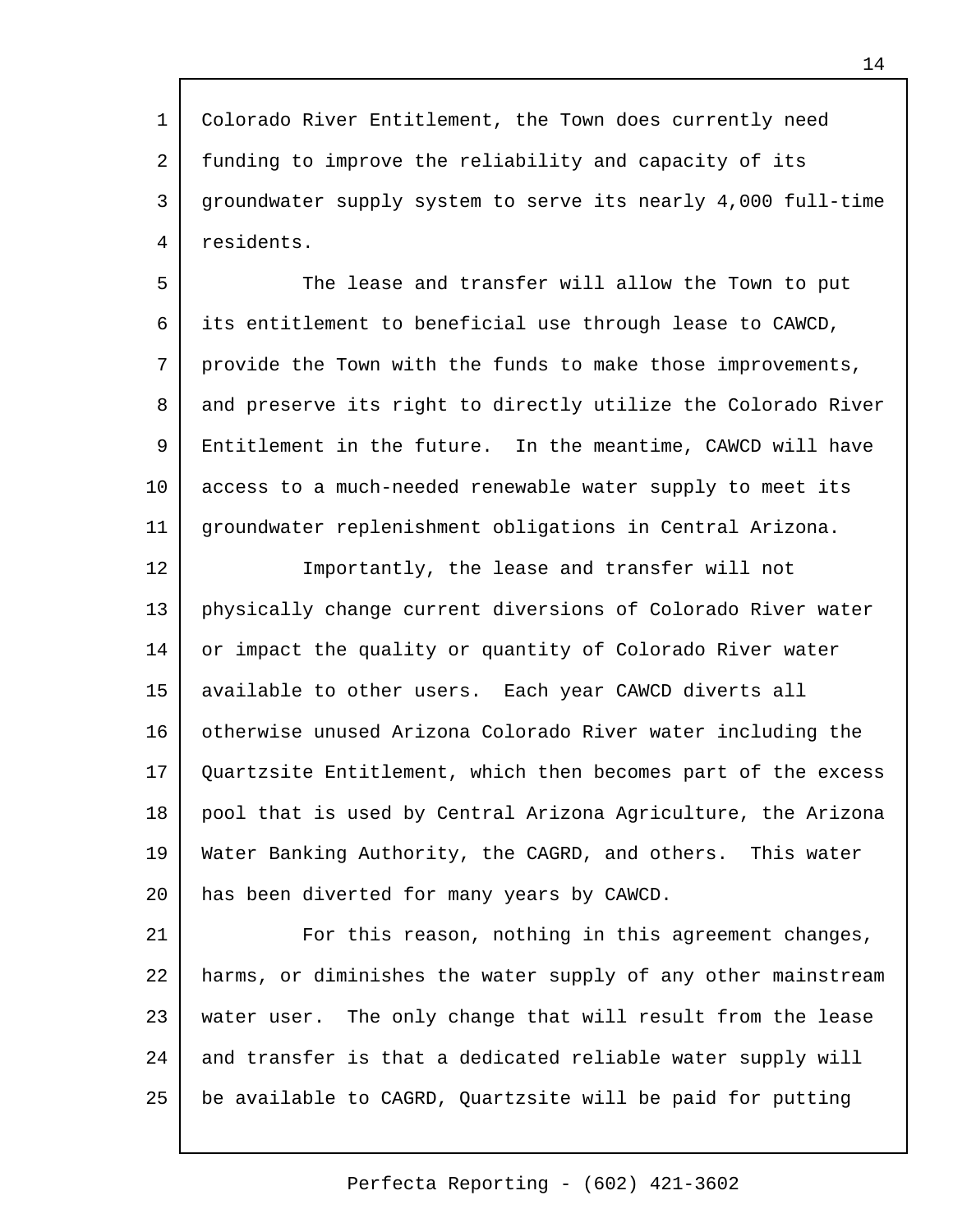| $\mathbf{1}$ | its water to beneficial use, and the reliability and capacity |
|--------------|---------------------------------------------------------------|
| 2            | of the Quartzsite water supply system will be improved.       |
| 3            | MR. CHANDLER: Thank you, Ms. Benemelis.                       |
| 4            | Our next speaker is Jim Ferguson.                             |
| 5            | MR. FERGUSON: My name is Jim Ferguson. I'm the                |
| 6            | Town Manager for the Town of Quartzsite. I'm here today to    |
| 7            | inform you that the Town of Quartzsite, through its elected   |
| 8            | officials, has been working on this for, well, going on two   |
| 9            | years now, I quess, when it first started well before I       |
| 10           | became Town Manager. The previous Council and the current     |
| 11           | Council spent a considerable amount of time looking at what   |
| 12           | we could do, and we have done for many years looked at what   |
| 13           | we could do with these rights. There is a lot of things that  |
| 14           | we could consider, but most of those cost far more than what  |
| 15           | the Town can afford at this time.                             |
| 16           | We do believe, however, that the Town of Quartzsite,          |
| 17           | like many communities, will grow, and we will at some point   |
| 18           | need this water. So we have looked for the way to best        |
| 19           | preserve this right so that we have water available to us in  |
| 20           | the future. At one point, it's true that the previous         |
| 21           | Council did look at selling it, but it was determined that we |
| 22           | really didn't want to do that, because we didn't want to lose |
| 23           | the water itself or the rights to that water, so the lease    |
| 24           | was the best opportunity.                                     |
| 25           | We believe it's an opportunity for us to make                 |

 $\Gamma$ 

We believe it's an opportunity for us to make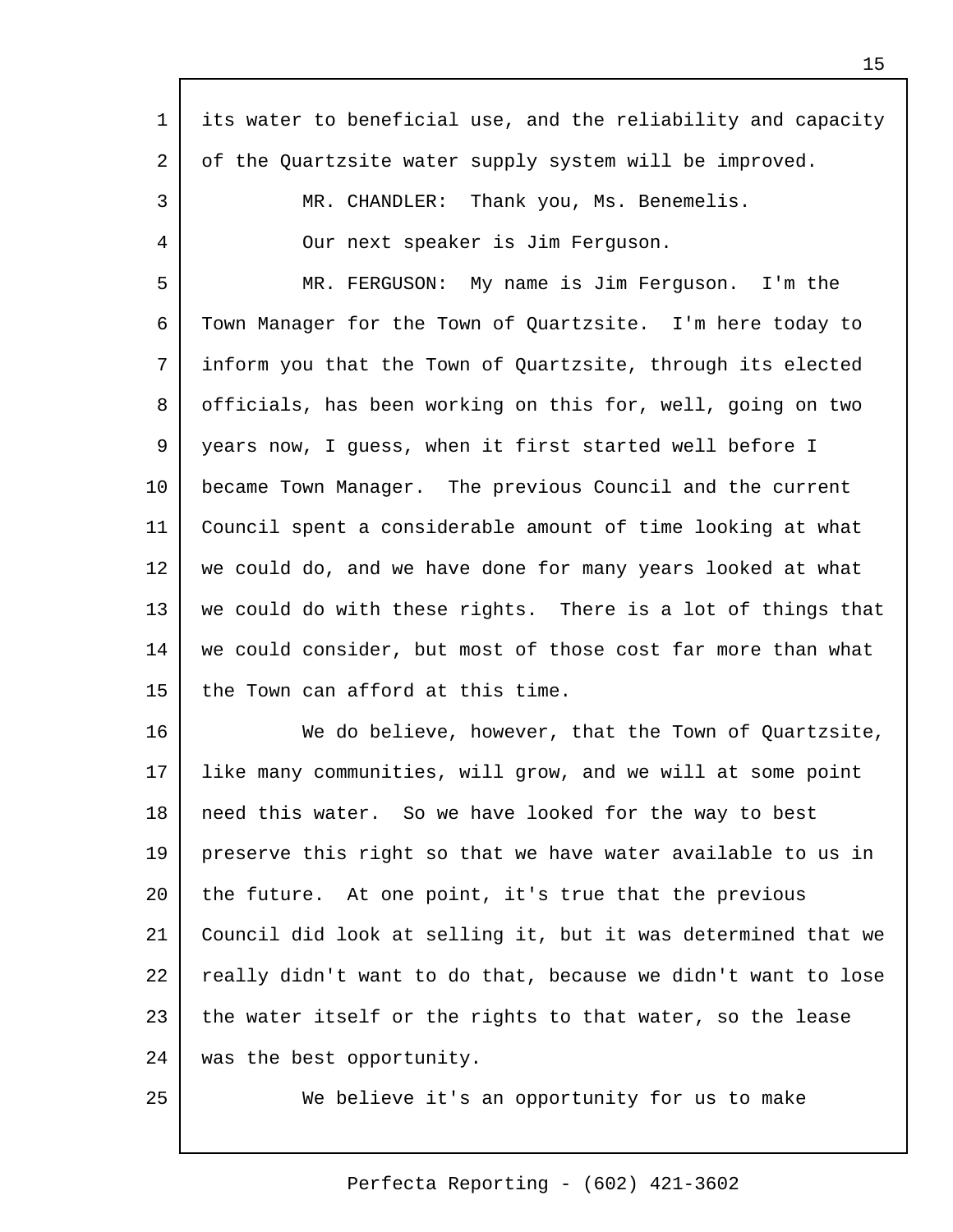beneficial use of the water, and we also believe that the lease itself provides us with the necessary funds to be able to access a greater supply of groundwater so that between now and the time the first 25 years expires we will be able to develop that groundwater source and have a more stable supply for our citizens. This has been determined by the Council over a number of meetings in order to ensure that the supply is sufficient and reliable. Thank you for your time. MR. CHANDLER: Thank you, Mr. Ferguson. Our next speaker is Maggie Galloghy. MAGGIE GALLOGHY: Mr. Chair, I respectfully withdraw my request to speak. MR. CHANDLER: Okay. That was our last speaker card. Is there anyone else who would like to speak? Okay. Let the record reflect that no one else desires to speak. The formal part of this public meeting is adjourned. We will continue to receive comments up to 3:00 today, if anyone else were to arrive with those. Thank you all for attending and providing comments. (Whereupon, the meeting was adjourned at 1:24 p.m.) \* \* \* \* \* 1 2 3 4 5 6 7 8 9 10 11 12 13 14 15 16 17 18 19  $20^{\circ}$ 21 22 23 24 25

16